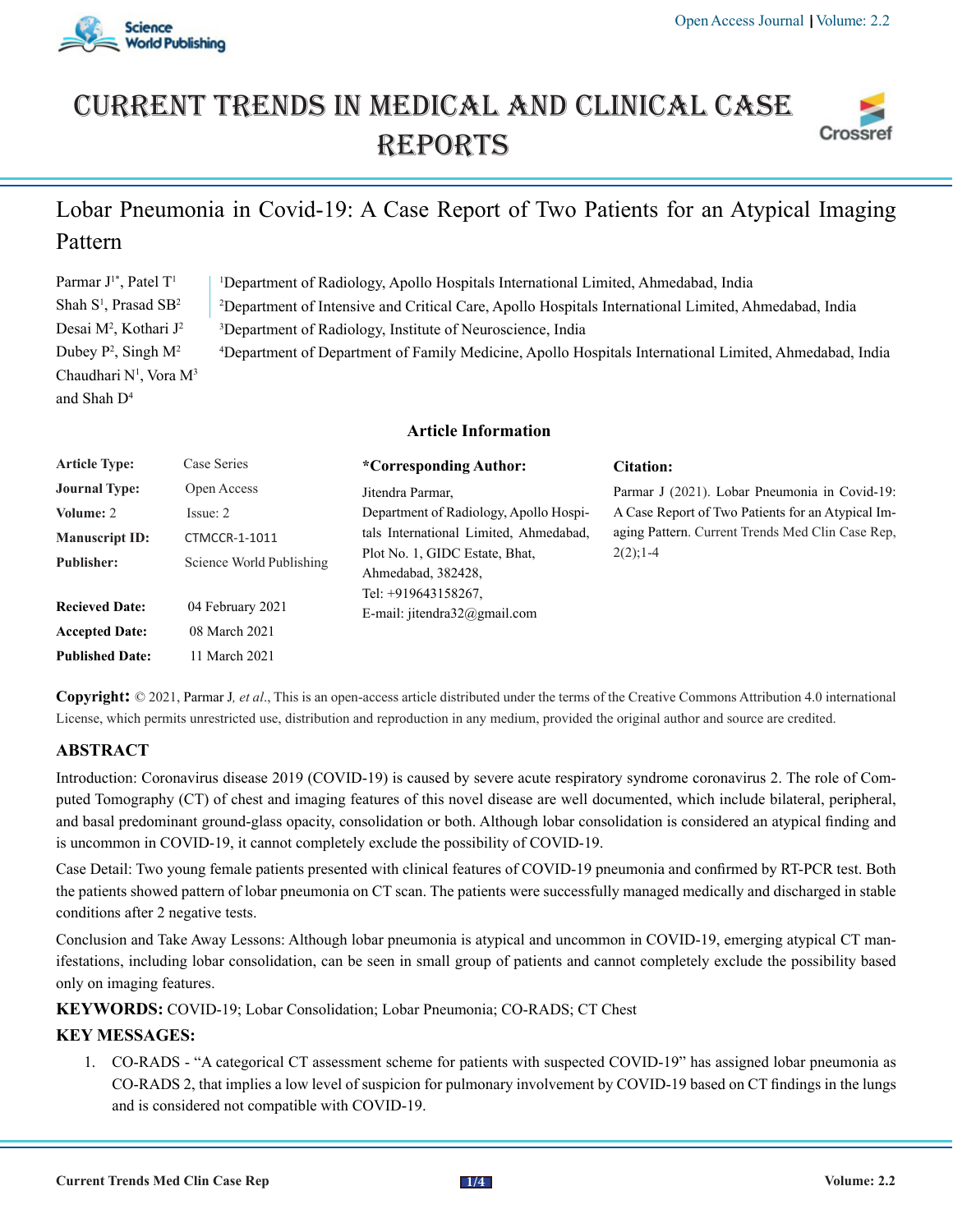

2. Although lobar pneumonia is atypical and uncommon in COVID-19, emerging atypical CT manifestations, including lobar consolidation, can be seen in small group of patients and cannot completely exclude the possibility based only on imaging features.

# **INTRODUCTION**

Coronavirus disease 2019 (COVID-19) is caused by severe acute respiratory syndrome coronavirus 2 (SARS-CoV-2) [1]. The imaging features of COVID-19 pneumonia are well documented, which include bilateral, peripheral, and basal predominant ground-glass opacity, consolidation or both [2-4]. Certain Computed Tomography (CT) findings in the lungs that are typical of other infectious pathology and not compatible with COVID-19, including lobar pneumonia [5]. Although lobar consolidation is considered an atypical finding and is uncommon in COVID-19, it cannot completely exclude the possibility of COVID-19. We present case series of 2 young female patients who showed pattern of lobar pneumonia and managed successfully.

# **CASE SUMMARY**

#### **Case 1**

A 33-years old previously healthy female patient presented in emergency department with history of non-productive cough and fever for 5 days. She had no other symptoms apart from exertional dyspnea for 1 day, and no definite COVID-19 exposure history. The patient was afebrile (98.6-degree F) and pulse was 76 beats/ minute. Blood pressure (110/70 mm Hg) and respiratory rate were normal (20/minute). Blood oxygen saturation was 96% on room air. Blood investigations revealed high C- Reactive Protein level (CRP - 91 mg/L)  $\&$  serum ferritin level (247 mcg/mL) and marginally high D-Dimer (0.84 mcg/mL), Serum Glutamic Pyruvic Transaminase (SGPT - 38 U/L) & Interleukin – 6 (11 pg/mL). The total leucocyte counts were normal (6940/cumm). Blood investigations are summarised in Table 1. CT chest revealed air space opacifications with air bronchogram confined to left lower lobe, suggestive of "Lobar Pneumonia" (Figure 1). Rest of bilateral lung parenchyma was normal. In view of normal total leucocytes count and on-going pandemic of COVID-19 pneumonia, the patient was suspected of COVID-19 pneumonia and hence further microbiological investigation was not warranted. Nucleic acid testing for SARS-CoV-2 was positive on the same day of admission. Blood oxygen saturation was maintained after admission (95% on room air). At the same time, she was started on antibiotics and other supportive treatments (Intravenous Fluid Resuscitation, multivitamins and zinc supplements). She was also given anticoagulant (Enoxaparine - 40 mg/0.4 ml) once daily and low dose steroid (Dexamethasone - 4mg/2ml) twice daily. The patient remained stable throughout the course while admitted in the hospital and discharged after 6 days of admission.



**Figure 1a**



**Figure 1b**



**Figure 1c**

**Figure 1:** Axial thin-section unenhanced CT image (Conventional Lung Window – Figure 1a and Inverse image – Figure 1b) of a 33-yearsold female patient showed air space opacifications (red circle), and (c) coronal image showed air-bronchogram (black arrow).

#### **Case 2**

A 29-year old female trainee physician came with complaints of sore throat, diarrhoea, weakness and body ache since 4 days; fever since 3 days and new onset breathing difficulty following worsening generalized weakness for 1 day. She was afebrile (98-degree F) and pulse rate was 80 beats/minute. Blood pressure (120/80 mm Hg) and respiratory rate were normal (18/minute). Blood oxygen saturation was 98% on room air. Blood investigations were within normal limits and are documented in Table 1. CT chest revealed patchy and confluent air space opacifications with air bronchogram confined to left lower lobe, suggestive of "Lobar Pneumonia" (Figure 2). Rest of bilateral lung parenchyma was normal. The total leucocyte counts were normal (6542/cumm). In view of normal total leucocytes count and on-going pandemic of COVID-19 pneumonia, the patient was suspected of COVID-19 pneumonia and hence further microbiological investigation was not done to rule out bacterial pneumonia. Nucleic acid testing for SARS-CoV-2 was positive. Blood oxygen saturation was maintained after admission (98-99% on room air). She was treated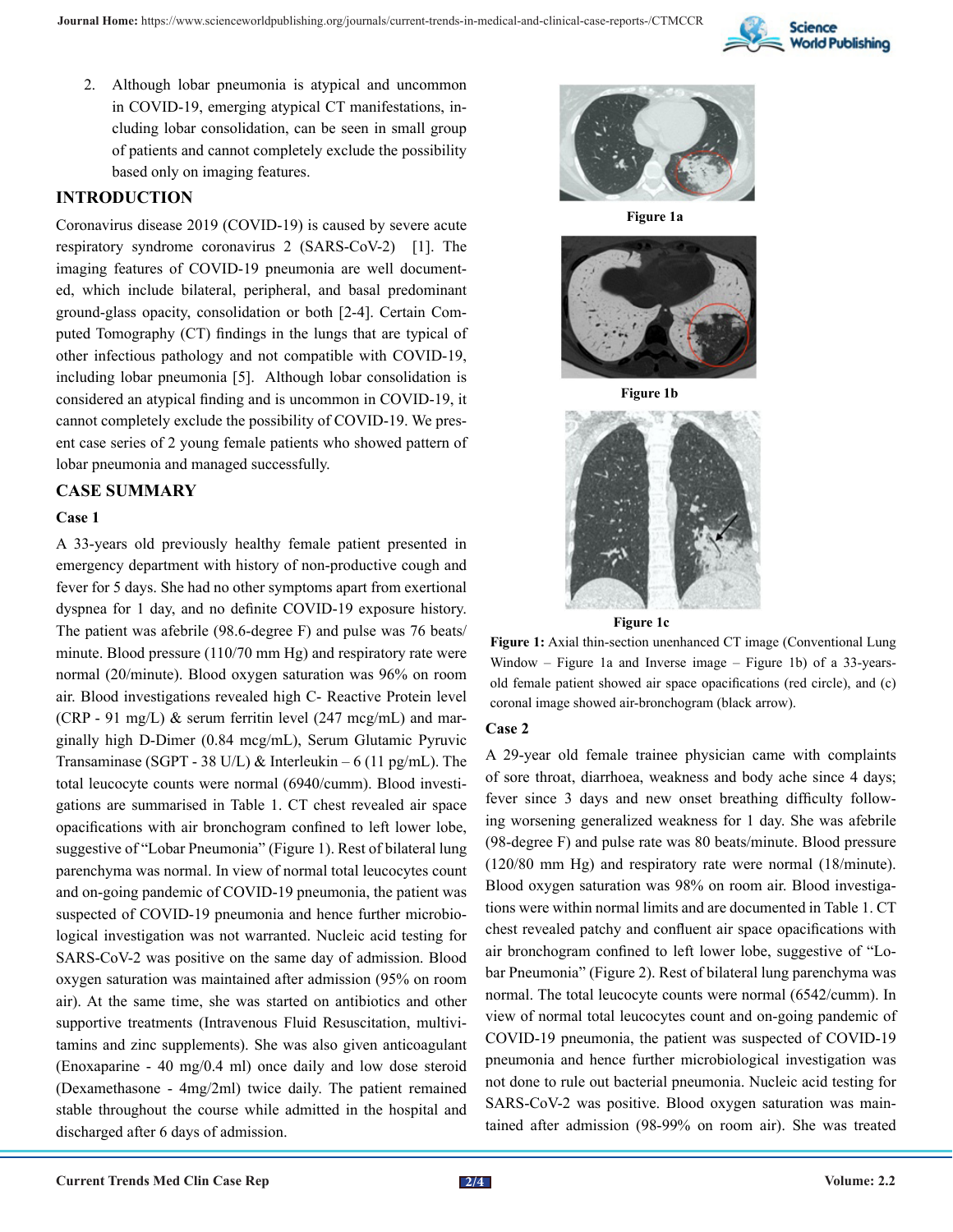

with azithromycin and hydroxychloroquine and other supportive treatments (Intravenous Fluid Resuscitation, multivitamins and zinc supplements). She was also given Oral Rehydration Solutions and probiotics for diarrhoea. She remained stable throughout the course while admitted in the hospital, and was discharged after 4 days of hospitalization.



**Figure 2a**



**Figure 2b**





**Figure 2:** Axial thin-section unenhanced CT image (Conventional Lung Window –Figure 2a and Inverse image – Figure 2b) of a 29-years-old female patient showed air space opacifications (red circle), and (c) sagittal image showed air-bronchogram (black arrow).

**Table 1:** - Blood Investigations

| Blood Investigations (Normal Range)           |      |  |
|-----------------------------------------------|------|--|
| Total Leukocyte Counts (4000 – 11000 / cumm)  |      |  |
| Lymphocyte Counts $(20 – 40\%)$               | 20   |  |
| C- Reactive Protein $(0 - 5 \text{ mg/L})$    | 91   |  |
| Serum Ferritin $(13 - 150 \text{ meg/mL})$    | 247  |  |
| D-Dimer $(< 0.4$ mcg/mL)                      | 0.84 |  |
| Serum Glutamic Pyruvic Transaminase (<34 U/L) | 38   |  |
| Interleukin – 6 (less than 7 pg/mL)           |      |  |

#### **DISCUSSION**

COVID-19 is caused by an enveloped, single stranded positive-sense RNA virus (SARS-CoV-2) [1]. After being detected for the first time in late December 2019, it spread worldwide and reached a pandemic stage in March 2020. Since then, several recent studies have published CT imaging features of COVID-19 pneumonia, the temporal evolution of these features over time, and the performance of radiologists in distinguishing COVID-19 from other viral as well as bacterial infections. COVID-19 often produces a typical CT pattern including bilateral, peripheral, and basal predominant ground glass opacity, consolidation or both [2-5]. There are many similar articles about CT findings on COVID-19 infection which are published by experienced authors from all over the world in the literature [6,7].

Among the reported CT features of COVID-19, lobar consolidation an atypical finding which is considered uncommon or not occurring in COVID-19, as it is more typical in the setting of a bacterial pneumonia [8-10]. The British society of thoracic imaging considers this finding as NON-COVID as it may exclude the possibility of COVID-19 in  $\sim$ 70% of patients [8]. "CO-RADS – A categorical CT assessment scheme for patients with suspected COVID-19" has assigned lobar pneumonia as CO-RADS 2, that implies a low level of suspicion for pulmonary involvement by COVID-19 based on CT findings in the lungs and is considered not compatible with COVID-19 [5].

Although lobar consolidation is an uncommon finding, it may be seen in small group of patients with COVID-19 pneumonia and cannot completely exclude the possibility based only on imaging features. Kashgari A et al. have documented a case of lobar pneumonia in COVID-19 pneumonia in a paediatric patient of 5 years of age [10]. AKÇAY et al. also have reported a case of lobar pneumonia in a 66 years old male patient as an atypical finding [9].

In conclusion, the imaging features of COVID-19 are well documented. However, few atypical features are still emerging and establishing. With the gradual recognition of radiological findings of COVID-19 pneumonia, it is important to be aware of the imaging spectrum of the disease including atypical findings for rapid and correct diagnosis, which may contribute to effective surveillance and management.

## **RESEARCH QUALITY AND ETHICS STATEMENT**

The authors of this manuscript declare that this scientific work complies with reporting quality, formatting and reproducibility guidelines set forth by the EQUATOR Network. The authors also attest that this clinical investigation was not determined to require Institutional Review Board / Ethics Committee review, and the corresponding protocol / approval number is not applicable.

The patients reported in this article had signed a written informed